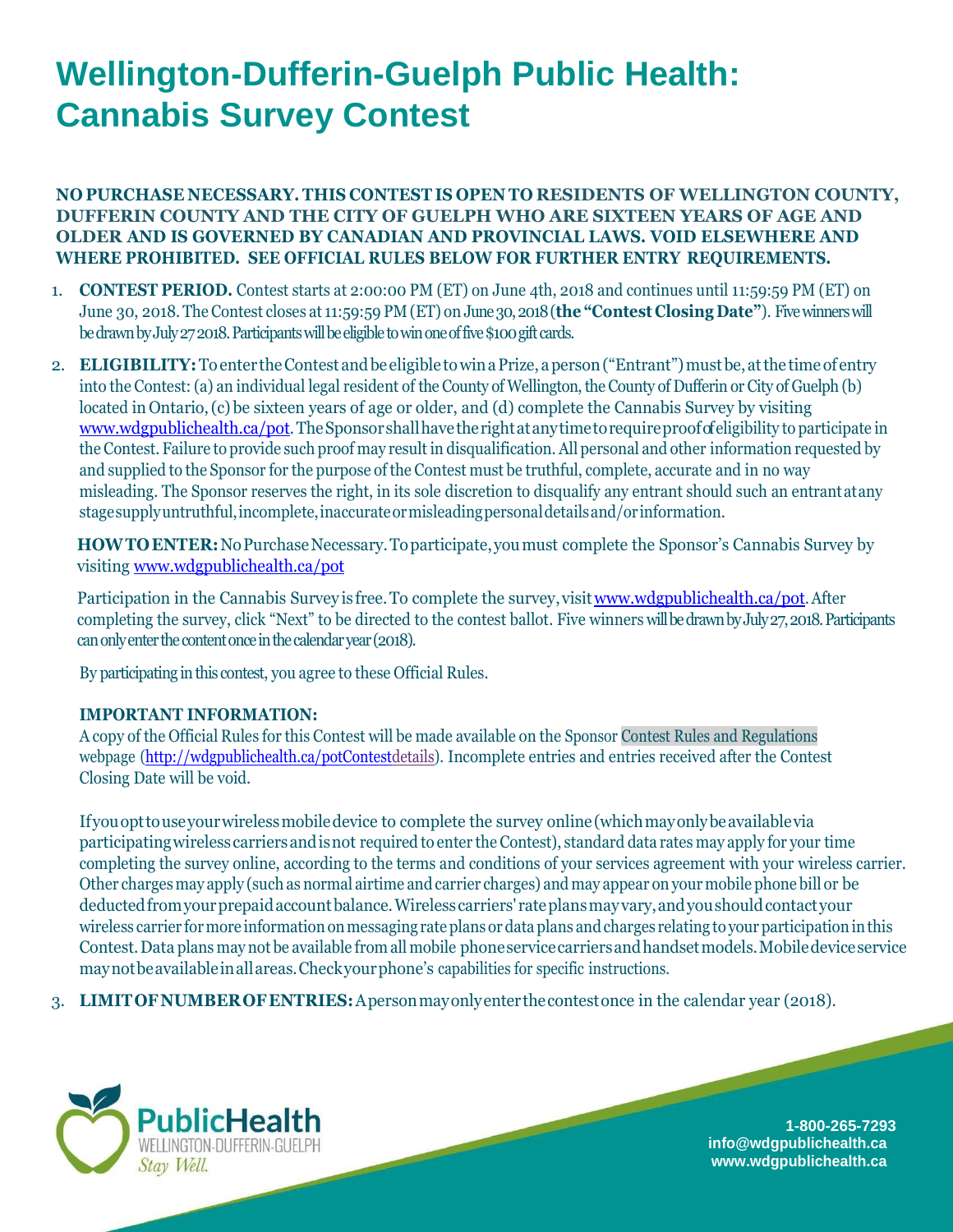4. **PRIZES:** A total of five (5) \$100.00 gift cards from one of the following locations: Zehrs, No Frills, Indigo, Esso or Tim Hortons, are available to be won during the Contest Period, one (1) prize will be awarded by July 27, 2018 to five (5) separate winners. The prizes will be randomly selected by the Sponsor atits sole and absolute discretion. The prize cannot be exchanged for another size, cash or otherwise.

**PRIZE LIMITS:** A person may win one prize during the Contest Period. All Prizes must be accepted as awarded without substitution and are not transferable and have no cash surrender value. The Sponsor reserves the right, in the eventthat anyPrizeoranycomponentofaPrizecannotbeawardedasdescribedforanyreason,tosubstitutea similar Prize or component of the Prize of equal or greater value without liability.

- 5. **DRAWS:** A random draw will be made by Wellington-Dufferin-Guelph Public Health in Guelph, ON by July 27, 2018. OddsofwinningthePrizedependonthetotalnumberofeligibleentries receivedduring the contest period.
- 6. **PRIZE NOTIFICATION:** The selected entrant will be notified either by email, using the email address provided, or by phone if no email is provided. The selected entrant will be sent an email message within one (1) business day of the prize draw. The selected entrant must respond within five (5) business days according to the instructions in the notification, or he/she will be disqualified without any liability to the Sponsor, and his/her entitlement to receive the Prize will be forfeited and an alternate eligible entrant will be randomly selected from among the remaining eligible entries from the contest period. The above process will be repeated, foreachspecificdraw, until such time as contact is made with five(5)selectedentrantsor therearenomoreeligibleentrantsavailable.Itisalsoeach entrant's responsibility to set his or her email account settings to accept contacts by the Sponsor and to timely check his or her email account, including Spam folder, for any such emails.
- 7. **ACCEPTING DELIVERY OF A PRIZE:** By accepting delivery of a Prize, the Prize Winner confirms compliance with the Official Rules, acknowledges that the Prize must be accepted as awarded and cannot be substituted or transferred and has no cash surrender value, releases the Sponsor, its affiliated and related companies, advertising and promotional agencies, prize suppliers and their respective shareholders, directors, officers, employees and agents, successors (collectively the **"Releasees"**) and assigns,from and against all liability in connection with theContest and the awarding and use ofthe Prize. The Prize Winner will pick up the prize within 30 days of being contacted at one of the following three (3) WDGPH offices: Chancellors Way (Guelph), Fergus or Orangeville (see<https://wdgpublichealth.ca/locations> for specific address information for these locations).
- 8. **CONDITIONS OF ENTRY:** By entering the Contest, entrants (i) automatically acknowledge compliance with these Official Rules including all eligibility requirements, and (ii) agree to be bound by the Official Rules and by the decisions of the independent contest organization, made in its sole discretion, which shall be final and binding in all matters relating to this Contest. Entrants who have not complied with these Official Rules will be disqualified.
- 9. **GENERAL:** By entering the Contest, entrants' information will be kept confidential as per Provincial Privacy Regulations. The Sponsor, its advertising and promotion agencies and the independent contest organization are not responsible for late, lost, misdirected, delayed or illegible entries.
- 10. Withoutlimitation,theSponsor,itsadvertisingandpromotionagencieswillnotbeliableforanyfailureofthewebsite during the Contest; for any technical malfunction or other problems relating to the telephone network or lines, computer on-line systems, servers, access providers, computer equipment or software; for the failure of any entry to be received by the Sponsor, its advertising and promotion agencies for any reason including, but not limited to, technical problems or traffic congestion on the Internet or at any website; or any combination of the above. Further, the Sponsor, its advertising and promotion agencies and the independent contest organization will not be liable for any injury or damage to an entrant's or any other person's computer related to or resulting fromparticipating or downloading any material in theContest.



**1-800-265-7293 [info@wdgpublichealth.ca](mailto:info@wdgpublichealth.ca) [www.wdgpublichealth.ca](http://www.wdgpublichealth.ca/)**

**Service State**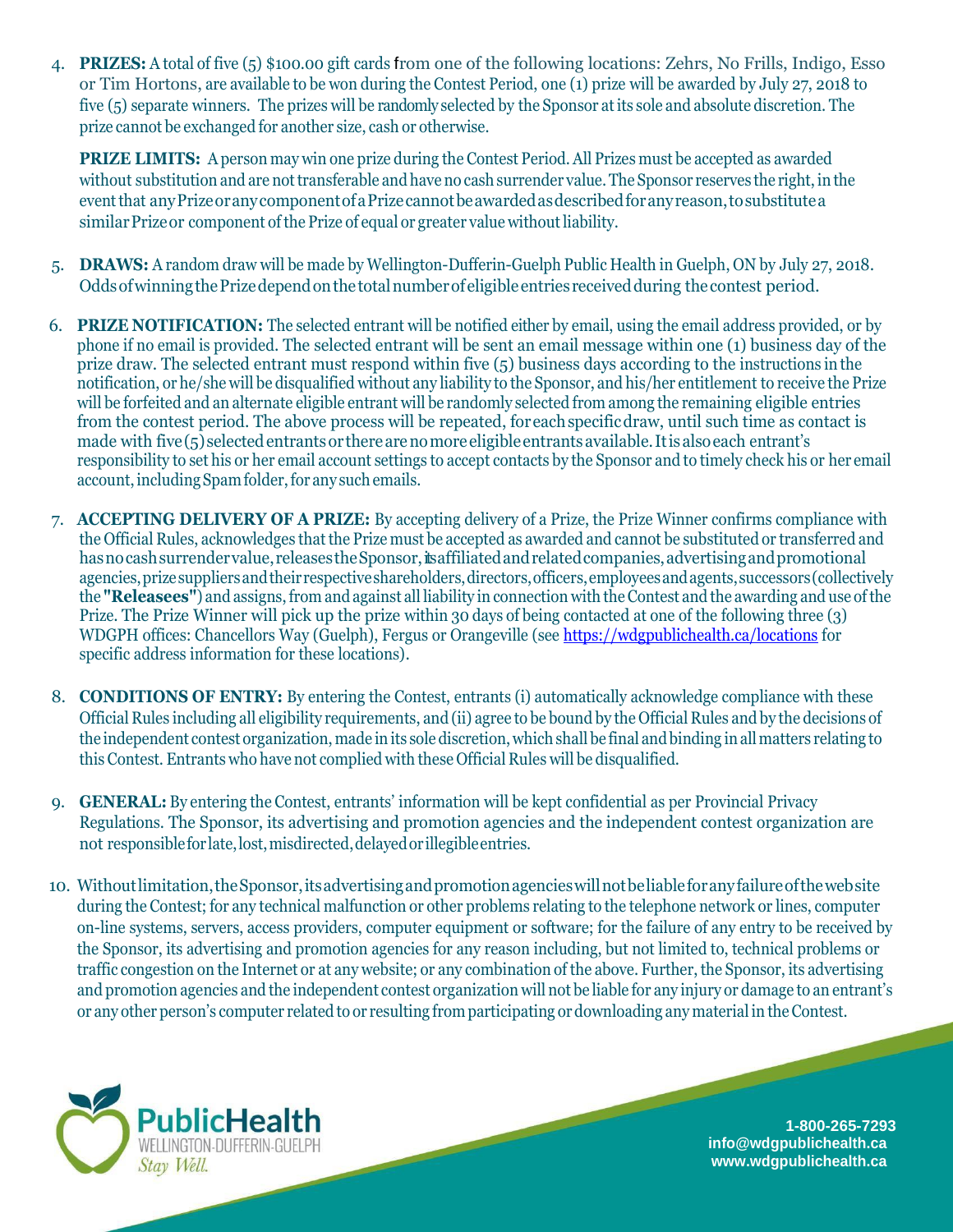- 11. The Sponsor reserves the right to withdraw or amend this Contest in any way, in the event of an error, technical problem, computervirus,bugs,tampering,unauthorizedintervention,fraud,technicalfailureoranyothercausebeyondthe reasonable control of the Sponsor that interferes with the proper conduct of this Contest as contemplated by these Official Rules.Anyattempttodeliberatelydamageanywebsiteor tounderminethe legitimateoperationofthisContestisa violation of criminal and civil laws and should such an attempt be made, the Sponsor reserves the right to seek remedies and damages to the fullest extent permitted by law, including criminal prosecution.
- 12. ThisContest is subjectto all applicable federal, provincial and municipal laws. Void where prohibited by law. The decisions oftheSponsorwithrespecttoall aspectsofthisContest are final andbindingonall entrantswithout rightofappeal, including, without limitation, any decisions regarding the eligibility/disqualification of entries.
- 13. In the event of a dispute, email addresses will be deemed to have been submitted by the authorized account holder of the emailaddresssubmittedatthetimeofentry."Authorizedaccountholder"isdefinedasthepersonwhoisassignedan email address by their email provider. Selected entrants may be required to provide proof that he/she is the authorized accountholderaccount.ThesoledeterminantofthetimeforthepurposesofavalidonlineentryinthisContestwillbe the contest server machine(s).
- 14. The Sponsor reserves the rightto cancel or suspend this Contest in the event of any accident, printing, administrative, or other error or any kind without prior notice or obligation.In the event, due to a printing or production error, more than the advertised number of prizes are claimed there will be a random drawconducted amongst all eligible prize claimants to award the correct number of prizes after the Contest Closing Date.
- 15. In the event of any discrepancy or inconsistency between the terms and conditions of these Rules and disclosures or other statements contained inanyContest-related materials, including, but notlimited to:theContest entry form, and/or point of sale,television, print or online advertising;the terms and conditions ofthese Rules shall prevail, governand control.
- 16. AllintellectualpropertyusedbytheSponsor and the Partnersinconnectionwiththepromotionand/or administration of the Contest, including, without limitation, all trade-marks, trade names, logos, designs, promotional materials,webpages, source code, drawings, illustrations, slogans and representations are owned (or licensed, as the case may be) by the Sponsor, the Partners and/or their affiliates.All rights are reserved. Unauthorized copying or use of any such intellectual property without the express written consent of its owner is strictly prohibited.
- 17. By entering thisContest, eachentrant expressly consents tothe Sponsor,its agents and/or representatives, storing, sharing and using the personal information submitted with his/her entry only for the purpose of administering the Contest and in accordance with Sponsor's Privacy Policy unless the entrant otherwise agrees.
- *18.* **CONSENT TO USE PERSONAL INFORMATION:** The Sponsor respects your right to privacy. The information you provided will only be used to conduct the Contest and for the purpose of administering this Contest in accordance with the terms of our privacy policy. The Sponsor privacy policy states: *Wellington-Dufferin-Guelph Public Health and its* services are committed to protecting your privacy. We do not collect personal data on our website, other than *the information provided to us voluntarily through our registration and contact forms. We may record some general data about your visit to [www.wdgpublichealth.ca.](http://www.wdgpublichealth.ca/) This data is used to help us improve the content, navigationandfunctionalityofour site.The informationwegathermayinclude thedateyouvisited, thepages youviewedonour site,howlongyouspentonthosepagesandthewebpage that ledyoutoour site (for example, a search engine). We will not share this information with any outside party. Wellington-Dufferin-*



**1-800-265-7293 [info@wdgpublichealth.ca](mailto:info@wdgpublichealth.ca) [www.wdgpublichealth.ca](http://www.wdgpublichealth.ca/)**